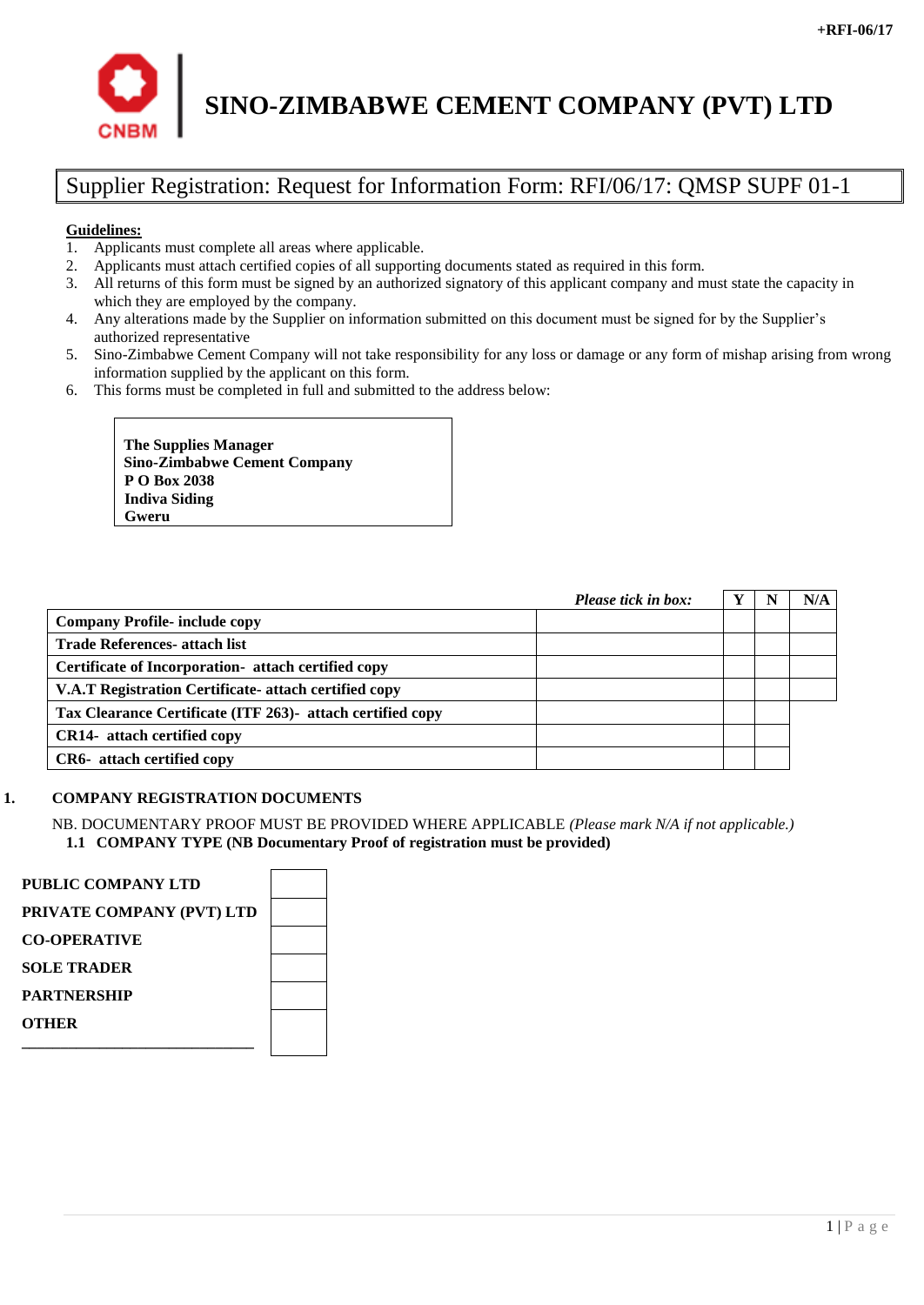### **2. BUSINESS PARTICULARS**

#### **2.1 Name of Business**

| 2.1.1                     | <b>Business Trading Name</b>                          |             |  |                   |  |  |  |  |  |  |  |  |  |  |  |  |  |  |  |
|---------------------------|-------------------------------------------------------|-------------|--|-------------------|--|--|--|--|--|--|--|--|--|--|--|--|--|--|--|
|                           |                                                       |             |  |                   |  |  |  |  |  |  |  |  |  |  |  |  |  |  |  |
|                           |                                                       |             |  |                   |  |  |  |  |  |  |  |  |  |  |  |  |  |  |  |
|                           |                                                       |             |  |                   |  |  |  |  |  |  |  |  |  |  |  |  |  |  |  |
| 2.1.2 Registration Number |                                                       |             |  |                   |  |  |  |  |  |  |  |  |  |  |  |  |  |  |  |
|                           |                                                       |             |  |                   |  |  |  |  |  |  |  |  |  |  |  |  |  |  |  |
|                           | 2.1.3 Head Office                                     |             |  |                   |  |  |  |  |  |  |  |  |  |  |  |  |  |  |  |
| <b>Postal</b>             |                                                       |             |  |                   |  |  |  |  |  |  |  |  |  |  |  |  |  |  |  |
| <b>Address</b>            |                                                       |             |  |                   |  |  |  |  |  |  |  |  |  |  |  |  |  |  |  |
|                           |                                                       |             |  |                   |  |  |  |  |  |  |  |  |  |  |  |  |  |  |  |
|                           |                                                       | <b>City</b> |  |                   |  |  |  |  |  |  |  |  |  |  |  |  |  |  |  |
| 2.1.4 Telephone No.       |                                                       |             |  |                   |  |  |  |  |  |  |  |  |  |  |  |  |  |  |  |
|                           |                                                       |             |  |                   |  |  |  |  |  |  |  |  |  |  |  |  |  |  |  |
| Fax No.<br>2.1.5          |                                                       |             |  |                   |  |  |  |  |  |  |  |  |  |  |  |  |  |  |  |
|                           |                                                       |             |  |                   |  |  |  |  |  |  |  |  |  |  |  |  |  |  |  |
| 2.1.6                     | <b>E-mail Address</b>                                 |             |  |                   |  |  |  |  |  |  |  |  |  |  |  |  |  |  |  |
|                           |                                                       |             |  |                   |  |  |  |  |  |  |  |  |  |  |  |  |  |  |  |
| 2.1.7                     | <b>Contact Person for correspondence as per 2.1.1</b> |             |  |                   |  |  |  |  |  |  |  |  |  |  |  |  |  |  |  |
| <b>Title</b>              |                                                       |             |  | <b>First Name</b> |  |  |  |  |  |  |  |  |  |  |  |  |  |  |  |
| <b>Surname</b>            |                                                       |             |  |                   |  |  |  |  |  |  |  |  |  |  |  |  |  |  |  |
| Cell No.<br>2.1.8         |                                                       |             |  |                   |  |  |  |  |  |  |  |  |  |  |  |  |  |  |  |
|                           |                                                       |             |  |                   |  |  |  |  |  |  |  |  |  |  |  |  |  |  |  |

#### **2.1.9 Correspondence Method**

Please select your preferred method of correspondence. All correspondence will be sent using the method you select below.

## **Explanation of abbreviations used in the following table**

| Capacity |  |  |  |  |  |  |  |  |
|----------|--|--|--|--|--|--|--|--|
| Courier  |  |  |  |  |  |  |  |  |
| E-mail   |  |  |  |  |  |  |  |  |

| <b>ONLY</b> )                                                  |             |  |  |  |  |  |  |  |  |  | <b>(TICK ONE)</b> | $\mathbf C$ | E |  |
|----------------------------------------------------------------|-------------|--|--|--|--|--|--|--|--|--|-------------------|-------------|---|--|
| 2.1.10 Please indicate your preferred method of correspondence |             |  |  |  |  |  |  |  |  |  |                   |             |   |  |
| Correspondenc                                                  |             |  |  |  |  |  |  |  |  |  |                   |             |   |  |
| e Address                                                      |             |  |  |  |  |  |  |  |  |  |                   |             |   |  |
|                                                                | <b>City</b> |  |  |  |  |  |  |  |  |  |                   |             |   |  |
|                                                                |             |  |  |  |  |  |  |  |  |  |                   |             |   |  |
| 2.1.11 Physical Address                                        |             |  |  |  |  |  |  |  |  |  |                   |             |   |  |
|                                                                |             |  |  |  |  |  |  |  |  |  |                   |             |   |  |
|                                                                |             |  |  |  |  |  |  |  |  |  |                   |             |   |  |
|                                                                |             |  |  |  |  |  |  |  |  |  |                   |             |   |  |
| 2.1.12 E-mail Address                                          |             |  |  |  |  |  |  |  |  |  |                   |             |   |  |
|                                                                |             |  |  |  |  |  |  |  |  |  |                   |             |   |  |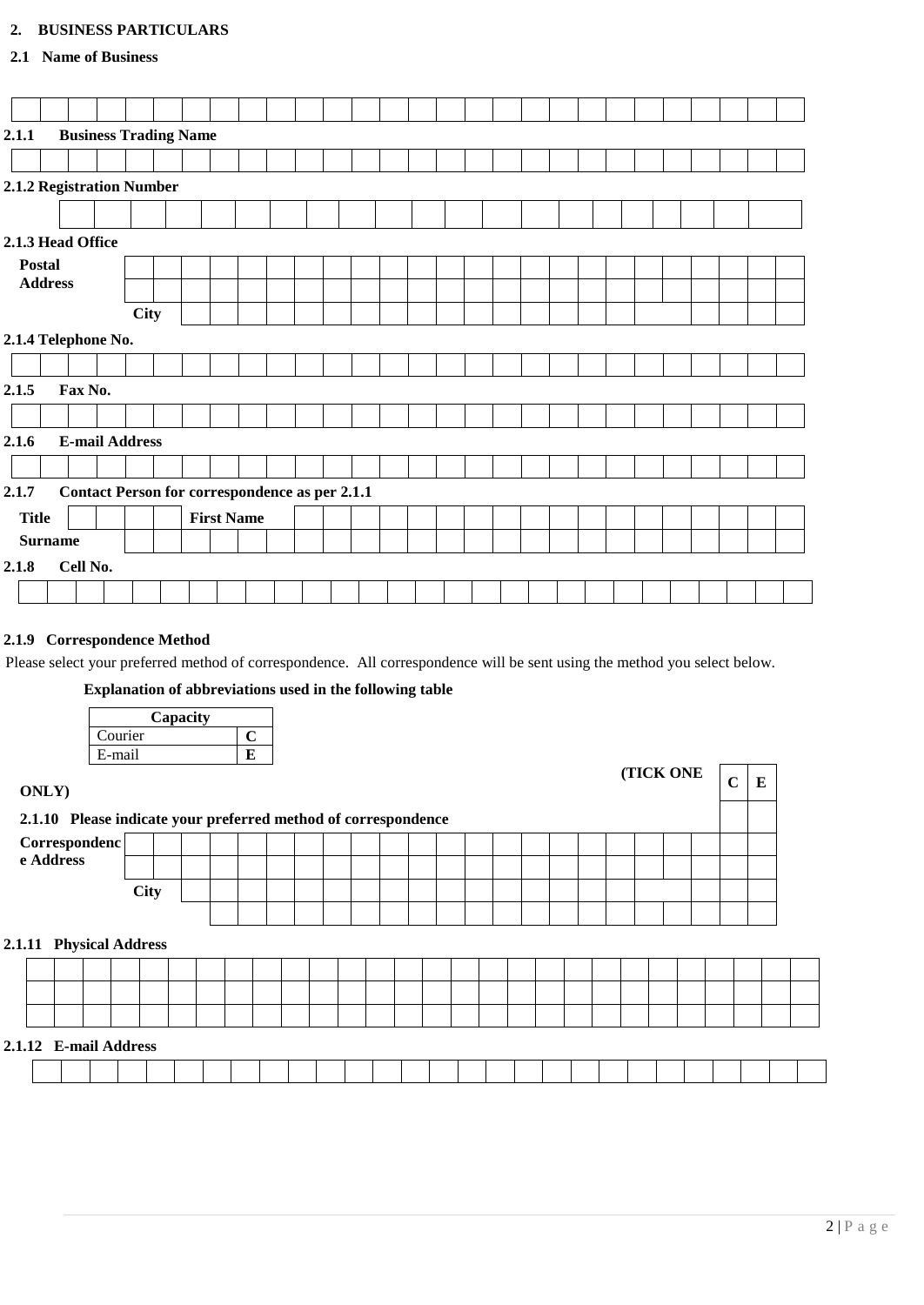#### **3. Branch Network**

Do you have any other branches

If yes, kindly complete 3.3 below, you can use additional paper and attach

| Name / Area             |      |  |  |  |  |  |             |  |  |  |  |  |  |
|-------------------------|------|--|--|--|--|--|-------------|--|--|--|--|--|--|
| <b>Physical Address</b> |      |  |  |  |  |  |             |  |  |  |  |  |  |
|                         |      |  |  |  |  |  |             |  |  |  |  |  |  |
|                         | City |  |  |  |  |  |             |  |  |  |  |  |  |
| Telephone               |      |  |  |  |  |  | <b>Cell</b> |  |  |  |  |  |  |

#### **4 . CORE BUSINESS OPERATION**

#### **Please indicate if the following describes your core business operation**

| <b>Core Business</b>        | Category- Key area of supply | Mark with<br>$\mathbf{Y}^{\prime}$ |
|-----------------------------|------------------------------|------------------------------------|
| Original Manufacturer (OEM) |                              |                                    |
| Retail                      |                              |                                    |
| Agent                       |                              |                                    |
| Any other                   |                              |                                    |

#### **Other specify**

| 5. FINANCIAL DETAILS (BANKING)  |  |  |  |  |  |  |  |  |  |  |
|---------------------------------|--|--|--|--|--|--|--|--|--|--|
| <b>Banking institution name</b> |  |  |  |  |  |  |  |  |  |  |
| Town / City                     |  |  |  |  |  |  |  |  |  |  |
| <b>Banking account number</b>   |  |  |  |  |  |  |  |  |  |  |
| <b>Account Type</b>             |  |  |  |  |  |  |  |  |  |  |
| <b>Account name</b>             |  |  |  |  |  |  |  |  |  |  |
| <b>Branch</b>                   |  |  |  |  |  |  |  |  |  |  |
| <b>Branch Code</b>              |  |  |  |  |  |  |  |  |  |  |
|                                 |  |  |  |  |  |  |  |  |  |  |
| <b>Banking institution name</b> |  |  |  |  |  |  |  |  |  |  |
| Town / City                     |  |  |  |  |  |  |  |  |  |  |
| <b>Banking account number</b>   |  |  |  |  |  |  |  |  |  |  |
| <b>Account Type</b>             |  |  |  |  |  |  |  |  |  |  |
| <b>Account name</b>             |  |  |  |  |  |  |  |  |  |  |
| <b>Branch</b>                   |  |  |  |  |  |  |  |  |  |  |
| <b>Branch Code</b>              |  |  |  |  |  |  |  |  |  |  |
| <b>Banking institution name</b> |  |  |  |  |  |  |  |  |  |  |
| Town / City                     |  |  |  |  |  |  |  |  |  |  |
| <b>Banking account number</b>   |  |  |  |  |  |  |  |  |  |  |
| <b>Account Type</b>             |  |  |  |  |  |  |  |  |  |  |
| <b>Account name</b>             |  |  |  |  |  |  |  |  |  |  |
| <b>Branch</b>                   |  |  |  |  |  |  |  |  |  |  |
| <b>Branch Code</b>              |  |  |  |  |  |  |  |  |  |  |

**Y N**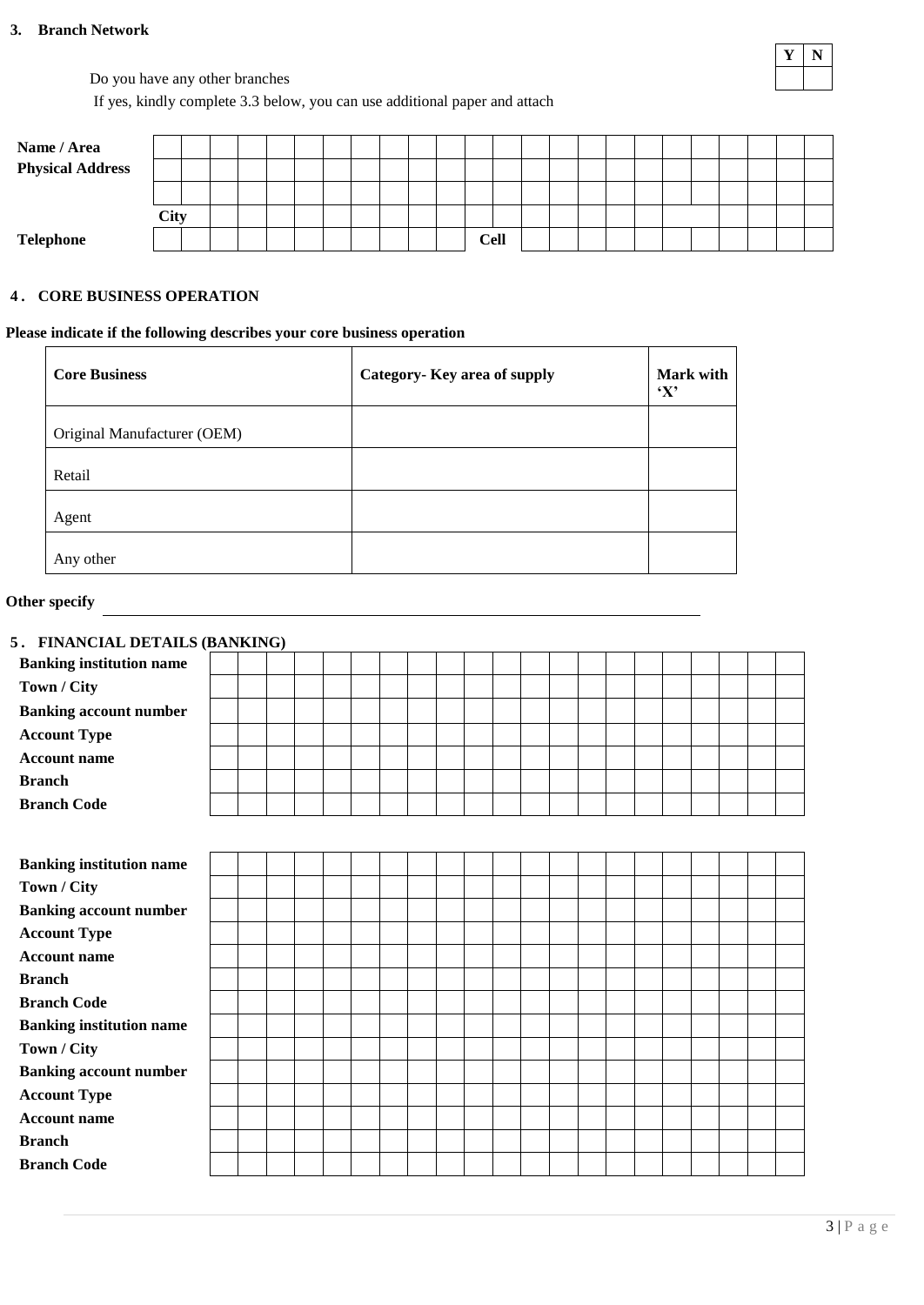| 6. | <b>Business partnership network</b> |  |
|----|-------------------------------------|--|
|    |                                     |  |

7. Do you have your own trucks to deliver goods to SZCC?

If yes, indicate the fleet size

8. Are you owning or renting the premises from which you are conducting your business?

10. What is your average annual turnover:

#### 11. Payment Terms: Tick the appropriate box

| <b>TERMS</b> | Mark with a tick |
|--------------|------------------|
| 7 Days       |                  |
| 14 Days      |                  |
| 21 Days      |                  |
| 30 Days      |                  |
| Over 30 days |                  |
| <b>COD</b>   |                  |
| Prepayment   |                  |

#### 12. Price Escalation Clause:

13. What is your company policy with regards to after hours and weekend deliveries?

14. Do your vehicles have a tracking device:

15. Any other information that you feel its disclosure will add value to your relationship with SZCC